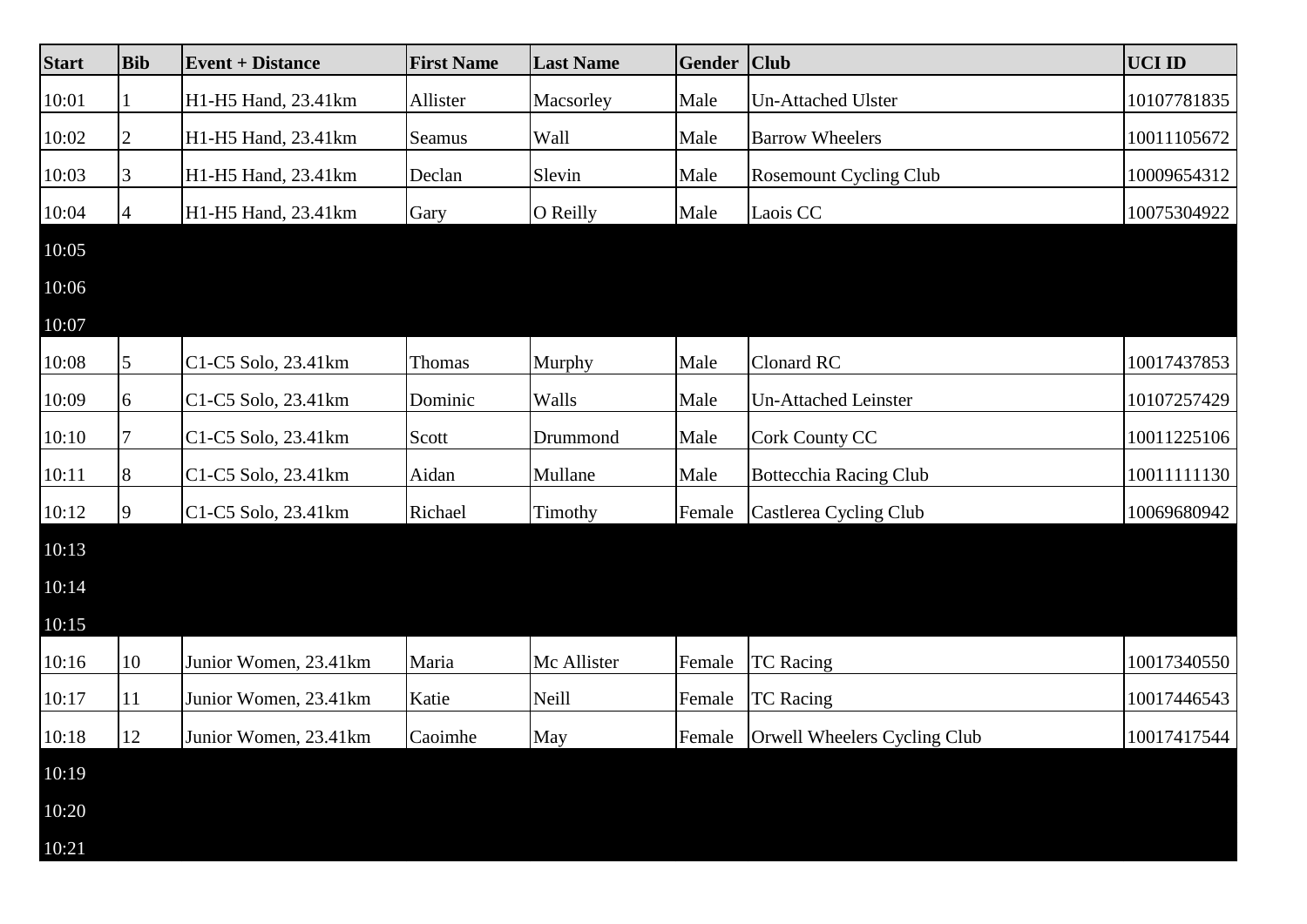| <b>Start</b> | <b>Bib</b>                 | <b>Event + Distance</b> | <b>First Name</b> | <b>Last Name</b>    | <b>Gender</b> | <b>Club</b>                       | <b>UCI ID</b> |  |  |  |
|--------------|----------------------------|-------------------------|-------------------|---------------------|---------------|-----------------------------------|---------------|--|--|--|
| 10:22        | 13                         | Masters Women, 23.41km  | Veronica          | Murphy              | Female        | <b>Slaney Cycling Club</b>        | 10101015477   |  |  |  |
| 10:23        | 14                         | Masters Women, 23.41km  | Lorraine          | Harrington          | Female        | <b>Un-Attached Leinster</b>       | 10099951107   |  |  |  |
| 10:24        | 15                         | Masters Women, 23.41km  | Orla              | Hendron             | Female        | Orwell Wheelers Cycling Club      | 10016805636   |  |  |  |
| 10:25        | 16                         | Masters Women, 23.41km  | Ciara             | Kinch               | Female        | <b>Lucan Cycling Road Club</b>    | 10014748024   |  |  |  |
| 10:26        | 17                         | Masters Women, 23.41km  | Yvonne            | Doran               | Female        | Orwell Wheelers Cycling Club      | 10016090866   |  |  |  |
| 10:27        | 18                         | Masters Women, 23.41km  | Beata             | Golczak             | Female        | Orwell Wheelers Cycling Club      | 10016619518   |  |  |  |
| 10:28        | 19                         | Masters Women, 23.41km  | <b>Emily Anne</b> | Doyle               | Female        | Naas Cycling Club                 | 10016028020   |  |  |  |
| 10:29        | 20                         | Masters Women, 23.41km  | Ciara             | Havern              | Female        | Newry Wheelers CC                 | 10016654375   |  |  |  |
| 10:30        | 21                         | Masters Women, 23.41km  | Jane              | Wilkinson           | Female        | <b>Bann Wheelers CC</b>           | 10014747317   |  |  |  |
|              | <b>Break in</b><br>session |                         |                   |                     |               |                                   |               |  |  |  |
| 11:00        | 40                         | Tandem TT, 33.79km      | Damien            | Vereker             | Male          | Comeragh CC                       | 10011090316   |  |  |  |
| 11:01        |                            |                         |                   |                     |               |                                   |               |  |  |  |
| 11:02        |                            |                         |                   |                     |               |                                   |               |  |  |  |
| 11:03        |                            |                         |                   |                     |               |                                   |               |  |  |  |
| 11:04        | 41                         | Junior Men, 33.79km     | Odhran            | Doogan              | Male          | <b>Team Caldwell Cycles</b>       | 10017013477   |  |  |  |
| 11:05        | 42                         | Junior Men, 33.79km     | Timothy           | Lane                | Male          | <b>JRC-Shutt-Ridley Race Team</b> | 10053815075   |  |  |  |
| 11:06        | 43                         | Junior Men, 33.79km     | Rory              | Gallagher           | Male          | Castlebar Cycling Club            | 10016717023   |  |  |  |
| 11:07        | 44                         | Junior Men, 33.79km     | Patrick           | O Loughlin          | Male          | <b>Panduit Carrick Wheelers</b>   | 10017311854   |  |  |  |
| 11:08        | 45                         | Junior Men, 33.79km     | Ronan             | O Connor            | Male          | Orwell Wheelers Cycling Club      | 10017487363   |  |  |  |
| 11:09        | 46                         | Junior Men, 33.79km     | Somhairle         | <b>Owens Fisher</b> | Male          | <b>Team Caldwell Cycles</b>       | 10017172620   |  |  |  |
| 11:10        | 47                         | Junior Men, 33.79km     | Adam              | Gilsenan            | Male          | Club Ciclistico Canturino         | 10016639019   |  |  |  |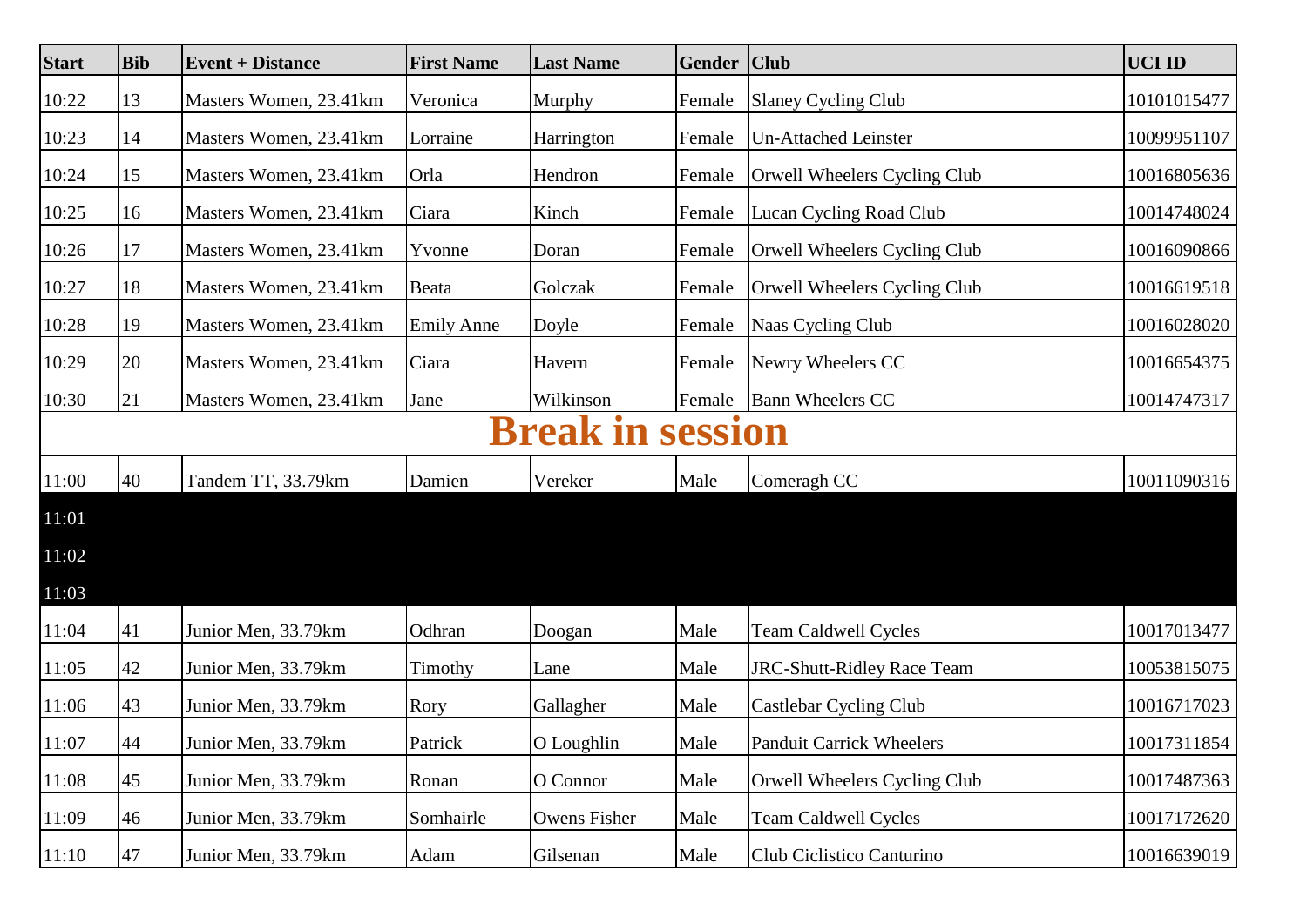| <b>Start</b> | <b>Bib</b> | <b>Event + Distance</b> | <b>First Name</b> | <b>Last Name</b> | <b>Gender</b> | <b>Club</b>                                   | <b>UCI ID</b> |
|--------------|------------|-------------------------|-------------------|------------------|---------------|-----------------------------------------------|---------------|
| 11:11        | 48         | Junior Men, 33.79km     | Conor             | Gallagher        | Male          | <b>Errigal Cycling Club</b>                   | 10016716114   |
| 11:12        | 49         | Junior Men, 33.79km     | Conal             | Scully           | Male          | Carlow RCC                                    | 10017119268   |
| 11:13        | 50         | Junior Men, 33.79km     | Stefan            | Caulfield-Dreier | Male          | Killarney Cycling Club                        | 10016884751   |
| 11:14        | 51         | Junior Men, 33.79km     | Darren            | Rafferty         | Male          | Villeneuve Cycliste                           | 10017105831   |
| 11:15        |            |                         |                   |                  |               |                                               |               |
| 11:16        |            |                         |                   |                  |               |                                               |               |
| 11:17        |            |                         |                   |                  |               |                                               |               |
| 11:18        | 52         | Senior Women, 33.79km   | Jemma             | <b>Speers</b>    | Female        | North Down CC                                 | 10107178819   |
| 11:19        | 53         | Senior Women, 33.79km   | Emma              | Desmond          | Female        | Spellman-Dublin Port                          | 10074513057   |
| 11:20        | 54         | Senior Women, 33.79km   | Linda             | Kelly            | Female        | <b>Barrow Wheelers</b>                        | 10109981412   |
| 11:21        | 55         | Senior Women, 33.79km   | Joanna            | Patterson        | Female        | <b>Independent Peadlers</b>                   | 10097668674   |
| 11:22        | 56         | Senior Women, 33.79km   | Fiona             | Mangan           | Female        | <b>ILLI-Bikes Cycling Team</b>                | 10092197470   |
| 11:23        | 57         | Senior Women, 33.79km   | Gabriella         | Homer            | Female        | <b>Team Rupelcleaning Champion Lubricants</b> | 10023844503   |
| 11:24        | 58         | Senior Women, 33.79km   | Annalise          | Murphy           | Female        | <b>Un-Attached Leinster</b>                   | 10107456681   |
| 11:25        | 59         | Senior Women, 33.79km   | Jennifer          | Neenan           | Female        | <b>UVCA Troyes</b>                            | 10017440378   |
| 11:26        | 60         | Senior Women, 33.79km   | Hilary            | Hughes           | Female        | <b>Westport Covey Wheelers Cycling Club</b>   | 10062862549   |
| 11:27        | 61         | Senior Women, 33.79km   | Eve               | Mc Crystal       | Female        | <b>Bellurgan Wheelers</b>                     | 10010086768   |
| 11:28        |            |                         |                   |                  |               |                                               |               |
| 11:29        |            |                         |                   |                  |               |                                               |               |
| 11:30        |            |                         |                   |                  |               |                                               |               |
| 11:31        | 62         | U23 Men, 33.79km        | Paul-Antoine      | Hagan            | Male          | <b>Banbridge CC</b>                           | 10052729180   |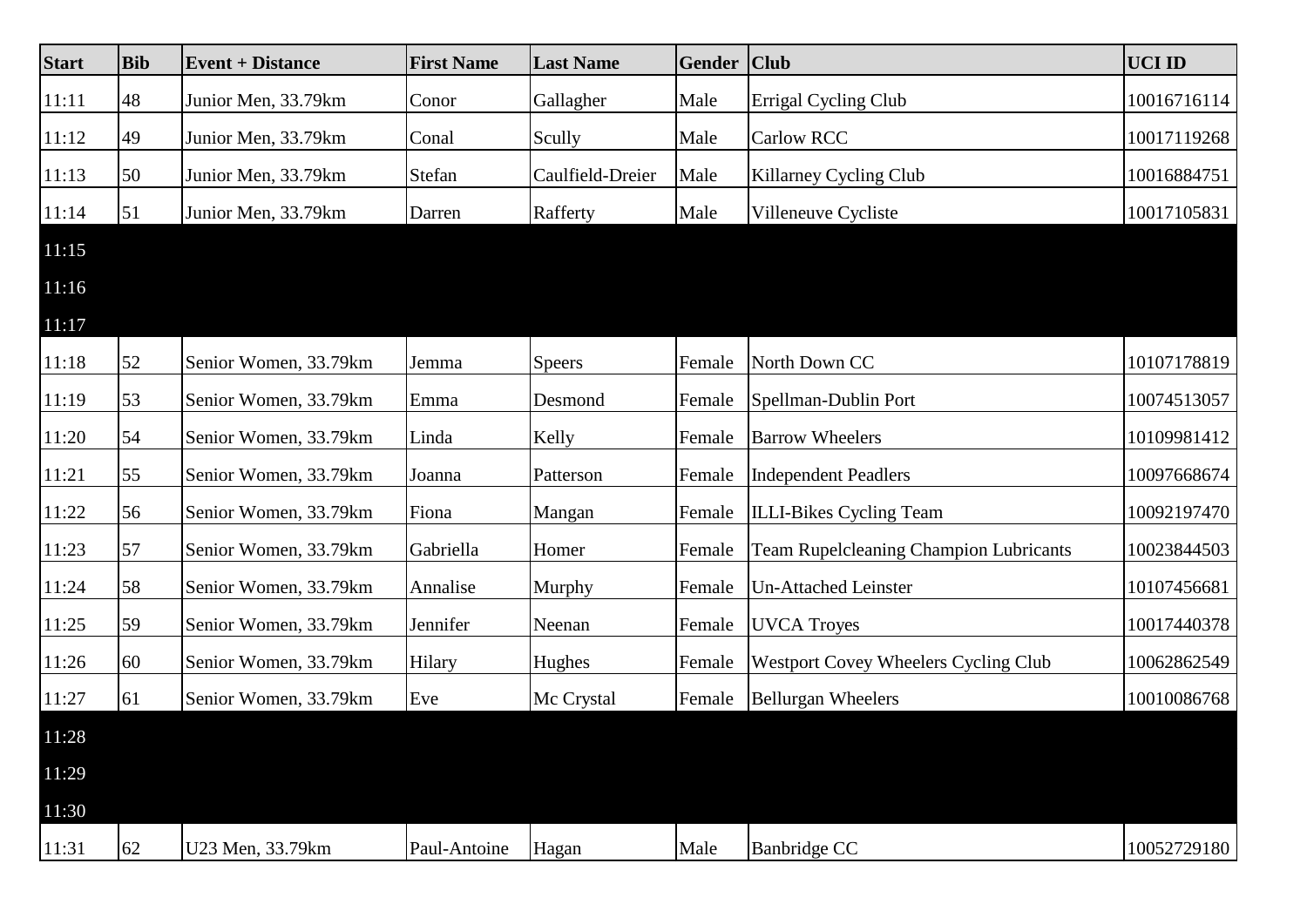| <b>Start</b> | <b>Bib</b> | <b>Event + Distance</b> | <b>First Name</b> | <b>Last Name</b> | <b>Gender</b> | <b>Club</b>                                 | <b>UCI ID</b> |
|--------------|------------|-------------------------|-------------------|------------------|---------------|---------------------------------------------|---------------|
| 11:32        | 63         | U23 Men, 33.79km        | Adam              | Ward             | Male          | Antiga Casa Bellsolà Club Ciclista          | 10017211824   |
| 11:33        | 64         | U23 Men, 33.79km        | Daniel            | Yon Hin          | Male          | Spellman-Dublin Port                        | 10017234658   |
| 11:34        | 65         | U23 Men, 33.79km        | Dillon            | Corkery          | Male          | <b>Evopro Racing</b>                        | 10017025096   |
| 11:35        | 66         | U23 Men, 33.79km        | John              | <b>Buller</b>    | Male          | Amicale Cycliste Bisontine                  | 10011040604   |
| 11:36        | 67         | U23 Men, 33.79km        | Liam              | Curley           | Male          | Spellman-Dublin Port                        | 10017077135   |
| 11:37        | 68         | U23 Men, 33.79km        | Luke              | Smith            | Male          | <b>Moynalty Cycling Club</b>                | 10016143107   |
| 11:38        | 69         | U23 Men, 33.79km        | Matthew           | Devins           | Male          | <b>Trinity Racing</b>                       | 10016990138   |
| 11:39        | 70         | U23 Men, 33.79km        | George            | Peden            | Male          | <b>Team PB Performance</b>                  | 10017177468   |
| 11:40        | 71         | U23 Men, 33.79km        | Aaron             | Wade             | Male          | Powerhouse Sport                            | 10017220514   |
| 11:41        | 72         | U23 Men, 33.79km        | Cian              | Keogh            | Male          | Willebrord Wil Vooruit                      | 10016735009   |
| 11:42        | 73         | U23 Men, 33.79km        | Kevin             | Mc Cambridge     | Male          | Amical Velo Club Aixois                     | 10017341762   |
| 11:43        |            |                         |                   |                  |               |                                             |               |
| 11:44        |            |                         |                   |                  |               |                                             |               |
| 11:45        |            |                         |                   |                  |               |                                             |               |
| 11:46        | 74         | Senior Men, 33.79km     | Oisin             | Rogers           | Male          | <b>Armagh City Cyclists</b>                 | 10017127150   |
| 11:47        | 75         | Senior Men, 33.79km     | Sean              | Mullen           | Male          | Navan Road Club                             | 10105319550   |
| 11:48        | 76         | Senior Men, 33.79km     | Conor             | Verbruggen       | Male          | <b>Bray Wheelers</b>                        | 10017225261   |
| 11:49        | 77         | Senior Men, 33.79km     | Ben               | Delaney          | Male          | Sundrive Track Team                         | 10009326431   |
| 11:50        | 78         | Senior Men, 33.79km     | Joe               | Moran            | Male          | <b>Westport Covey Wheelers Cycling Club</b> | 10017523335   |
| 11:52        | 79         | Senior Men, 33.79km     | Matthew           | Teggart          | Male          | Velo Club Villefranche Beaujolais           | 10015342451   |
| 11:54        | 80         | Senior Men, 33.79km     | James             | Jenkins          | Male          | Richardsons-Trek RT                         | 10015825633   |